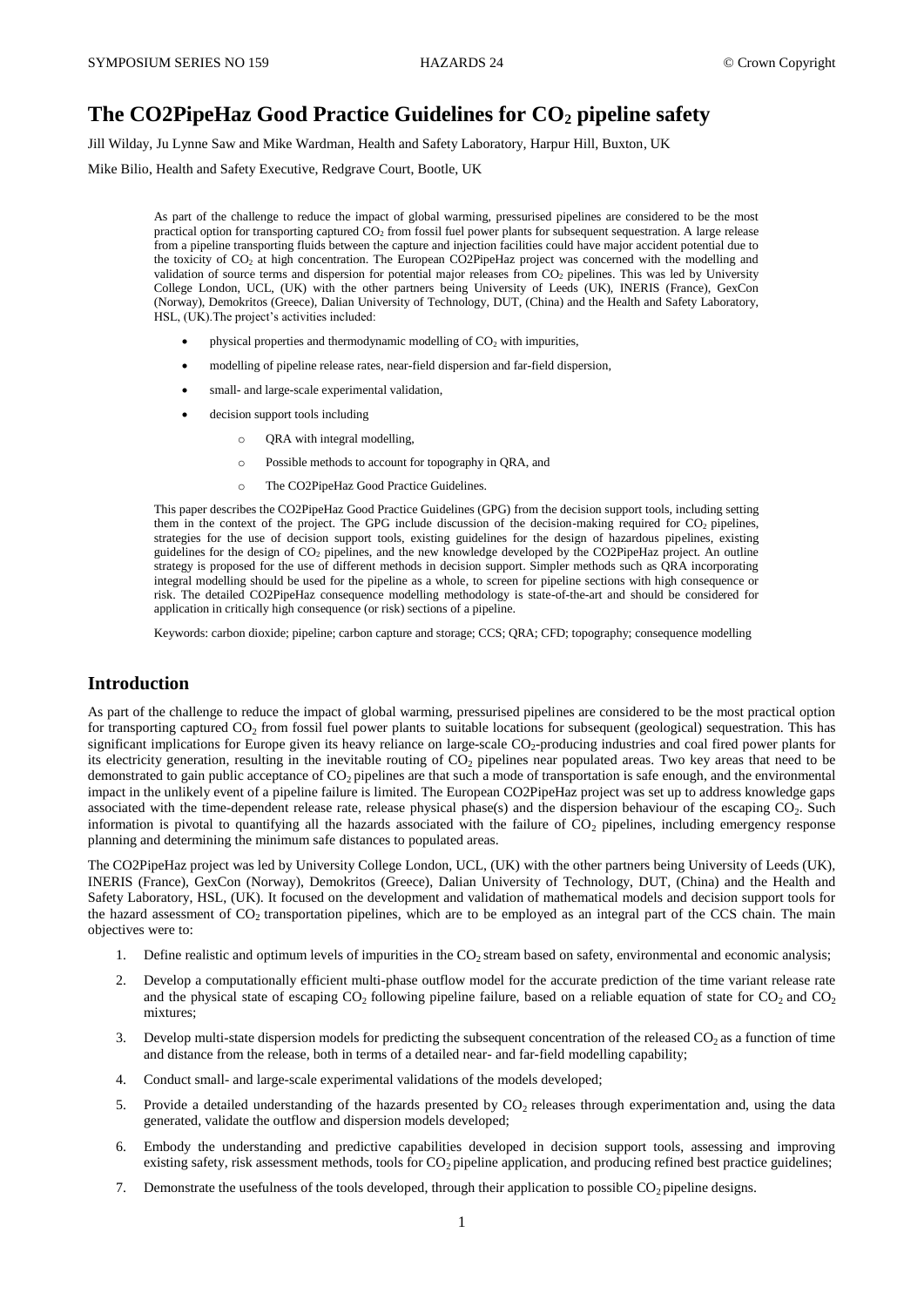This paper is concerned with the development of decision support tools (objective 6 above). A key part of this was the development of Good Practice Guidelines (GPG) (Wilday, 2013) as a key dissemination output of the project. The paper describes the GPG including:

- $\bullet$  the context for decision support in relation to the safety of CO<sub>2</sub> pipelines;
- existing guidance which is relevant to the safety of  $CO<sub>2</sub>$  pipelines;
- the relevant new knowledge generated by the CO2PipeHaz project;
- remaining knowledge gaps; and
- summary of good practice for decision support.

## **Structure of the GPG**

There was considerable existing guidance relevant to decision support for the safety of  $CO<sub>2</sub>$  pipelines. The GPG do not attempt to be a stand-alone set of guidelines, but instead act as a roadmap to both existing guidance and that generated by the CO2PipeHaz project. The structure of the report is:

- Discussion of the requirements for decision support aimed at the safety of  $CO<sub>2</sub>$  pipelines;
- Review of existing guidelines for pipelines in general;
- Exercise Neview of existing guidelines which are specific to  $CO<sub>2</sub>$  pipelines or  $CO<sub>2</sub>$  systems in general;
- Discussion of the contributions that the CO2PipeHaz project has made to good practice for decision support;
- A brief summary methodology for decision support for  $CO<sub>2</sub>$  pipelines;
- Conclusions, including knowledge gaps.

## **Context of decision support**

Risk assessment can be an input to decisions on many aspects of the design and operation of  $CO<sub>2</sub>$  pipelines. The requirements for both risk assessment and decision support will therefore depend on the context of the decision to be made. Some examples include:

- Concept design of a pipeline where a screening level risk assessment may be an input to route determination;
- Detailed design of a pipeline, where risk assessment may be an input to decisions on the need for specific risk reduction measures. The requirements will depend on the specific case and there could be an overview risk assessment, which determines those sections of the pipeline with highest risk. More detailed risk assessment and assessment of risk reduction options might then be applied to specific high risk sections of the pipeline;
- Permitting or other regulatory approval of a pipeline. This might in future require specific risk criteria to be met (as is the case for pipelines conveying hazardous substances in many countries worldwide (Mendes, 2011)). However, there are no Directives on the safety of pipelines at European level. Although many countries worldwide, including many in Europe, have national legislation on pipelines conveying hazardous substances, CO<sub>2</sub> does not meet the definition of a hazardous substance in most cases. However, as high inventory dense phase  $CO<sub>2</sub>$  pipelines become more prevalent due to the uptake of CCS, it is possible that this position could change;
- Operation of pipelines and/or pipeline networks, where specific risk assessment may be required to inform decisions on risk reduction measures;
- Emergency response plans, which will need to be informed by an understanding of the hazards, hazard ranges and the nature of the variation of toxicity with concentration for  $CO<sub>2</sub>$ .

As a result, a range of risk assessment and decision support approaches may be appropriate depending on the context of the decision.

- For the risk assessment methodology, possible approaches (in roughly increasing order of accuracy) include:
	- Qualitative risk assessment (screening approach based on qualitative descriptors of consequence and frequency);
	- Consequence based assessment, where the consequences are assessed by modelling and no account is taken of the frequency;
	- Semi-quantitative (SQ) risk assessment. This comprises a range of techniques in which the consequences are generally assessed by numerical modelling and the frequency may be assessed at a range of levels from close to qualitative through to quantification by means of historical data or fault tree analysis. The results are usually presented in a risk matrix and there is no attempt to derive cumulative risk from different scenarios;
	- Full quantified risk assessment (QRA). This entails quantification of both consequences and frequency and the calculation of measures of risk (individual risk and societal risk) which are cumulated for all scenarios, e.g. individual risk contours and FN curves;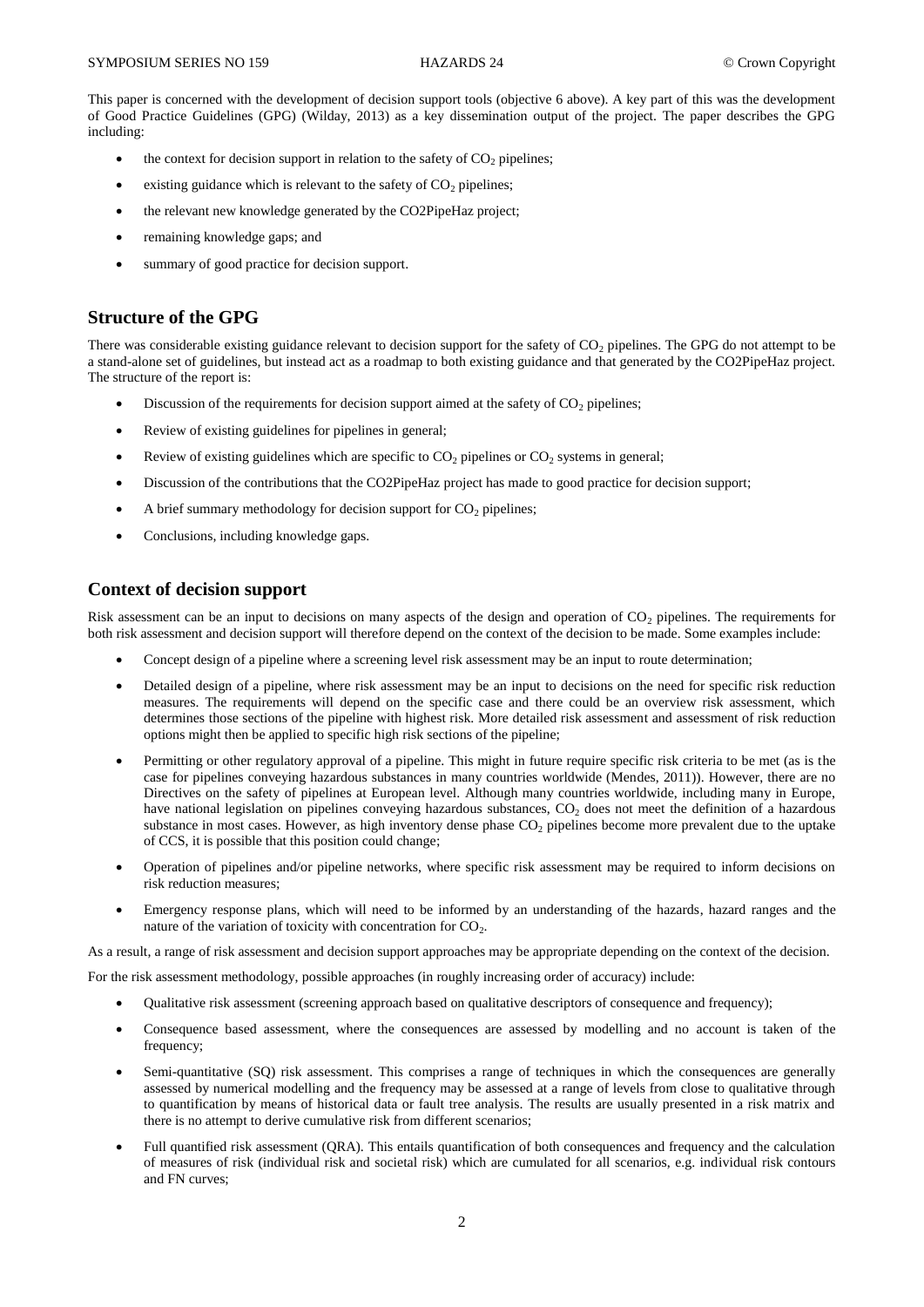Specific detailed studies to support particular decisions. The detail of consequence modelling which is possible for general risk assessment (SQ or QRA) is necessarily limited because of the large number of cases which need to be modelled. Usually modelling is limited to integral models (McGillivray, 2014). For CO<sub>2</sub> pipelines the possibility of using models which include topography has been demonstrated (Lisbona, 2014). However, when a particular risk issue has been identified it may be appropriate to study the specific issue using more detailed modelling (such as CFD) as appropriate. Equally, more detailed studies may also be carried out in terms of the frequency of specific events, e.g. fault tree analysis and/or estimation of human error probabilities.

A key purpose of risk assessment is to help ensure that adequate safety measures are identified and appropriately incorporated into the design and operation. Risk assessment may be an input into the decision of whether a particular risk reduction measure is required. All consequence and risk assessment is subject to uncertainties and these need to be considered carefully when such assessment results are an input to decision-making. The range of decision support approaches includes the following:

- Application of risk reduction measures required by relevant and appropriate standards or other good practice;
- Consideration of the need to go beyond relevant standards and good practice for risk scenarios and pipeline locations where the risk and/or consequences are high. This may be required if the risk is beyond tolerability criteria, or it may be considered as part of the process of reducing risks as low as reasonably practicable (ALARP). Such a process would involve:
	- o Systematic identification of what further risk reduction is possible;
	- o Assessment of whether the further risk reduction is required. This might involve:
		- Comparison with tolerability criteria;
		- Qualitative assessment and ranking of risk reduction measures, including factors such as the possibility of risk transfer (the risk being considered is reduced but other risks are increased);
		- Quantitative assessment using cost benefit analysis (CBA).

A key principle is that the decision support methodology, which includes the risk assessment, should be appropriate to the needs of the decision being made. This includes both the ability to make the decision (higher accuracy may be needed for borderline decisions), and the justification of the decision (greater rigour may be required when the consequences or risks being reduced are high). This is embodied in the UK regulatory principle that the risk assessment should be proportionate to the consequences and risk.

Some examples of the proportionality of the decision and the methodology are:

- Screening level approaches may be appropriate to determine critical sections of a pipeline and during the concept selection stages of the design. More accurate risk assessment, possibly using CFD, may be used to make decisions about high risk sections of the pipeline.
- For pipeline sections with low risk, it may be possible to conclude that the implementation of appropriate design standards is sufficient. For high risk sections, consideration of additional potential risk reduction and a demonstration of ALARP may be required.

## **Relevant existing guidance**

#### **General guidelines for hazardous pipelines**

A considerable body of guidance, including guidelines, industry standards and legislation, exists worldwide and provides decision support for hazardous pipelines. This includes required and potential risk reduction measures; and requirements for risk assessment, risk criteria and the need or otherwise for further risk reduction. In most cases  $CO<sub>2</sub>$  is not currently in scope of this body of guidance, but most of the principles are applicable to all but very specific hazards from  $CO_2$ .

A range of risk reduction measures would usually be expected, including:

- Pipeline route selection. Routing the pipeline as far as possible from populations is a key risk reduction measure. Standards such as BS PD8010 Part 1 (BSI, 2004) define a building proximity distance (BPD) and the pipeline cannot be routed closer to existing buildings than this. Land use planning controls help to prevent new buildings from being constructed close to the pipeline once constructed (HSE, 2011).
- Design for pipeline integrity. A number of design codes exist on a national basis for pipelines and cover design of pipelines for adequate initial integrity. For example, those in the UK are IGEM TD1 (IGEM, 2008) for natural gas pipelines and BS PD 8010-1 (BSI, 2004) for hazardous liquid pipelines. Mendes (2011) indicates that other international countries also cover safety issues in their pipeline design codes. Analysis of pipeline incident data indicates that third party activity (TPA), e.g. inadvertently damaging a pipeline with a mechanical digging machine, dominates pipeline failures for buried pipelines. It is possible to select appropriate material of construction, design factor and wall thickness so as to essentially eliminate catastrophic failure scenarios from this cause.
- Additional risk reduction measures. These may be part of the general design or considered for high risk sections of pipeline only. Additional potential risk reduction could include:
- Crack arrestors.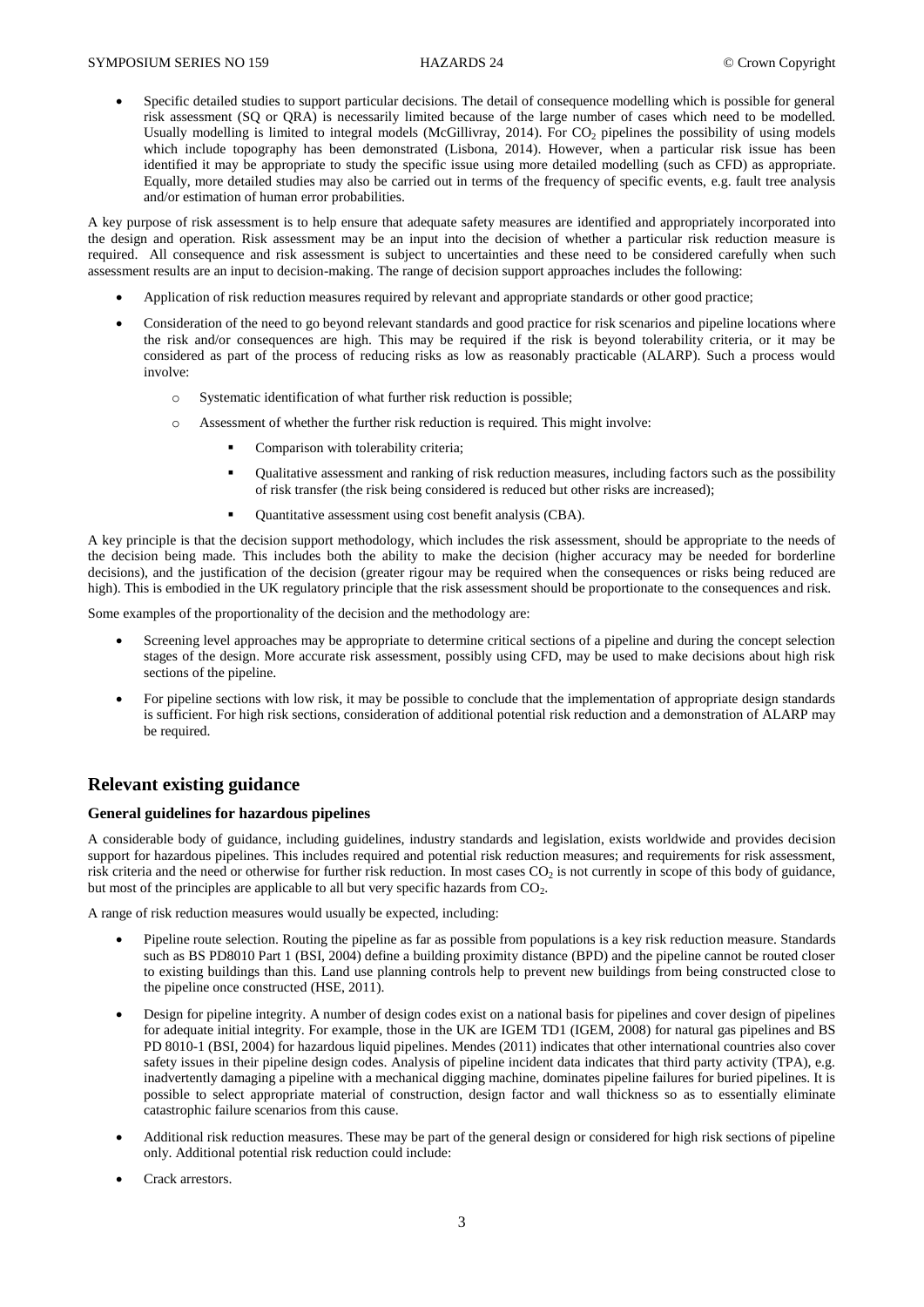- Depth of Cover. Burying the pipeline deeper can reduce the risk of failure due to third party activity (TPA). The degree of credit varies between different regulators and standards.
- Slabbing. Some standards specify the design of slabbing systems, e.g. PD 8010-1. Different regulators and standards allow differing amounts of credit to be taken for slabbing in reducing the failure frequency in a risk assessment.
- Statutory one-call system , e.g. in the Netherlands and some other countries there is a "statutory one-call system" in place, whereby a single phone call can provide information about any buried pipelines in a particular location. This reduces the likelihood of damage by TPA.
- Surveillance Frequency The UK standards IGEM TD/2 (IGEM, 2009) and PD 8010 (BSI, 2009) provide a curve of reduction factors if surveillance is increased, and these also appear to be used in Switzerland (Swissgas, 2010).
- Isolation valves. Isolation may give some mitigation but, for flammable events, the worst case event has often occurred before isolation can be achieved. Some concerns have been raised in terms of isolation of a  $CO<sub>2</sub>$  pipeline being more likely to cause propagation of a failure (Mahgerefteh, 2006).

Risk assessment methodologies are specified in some guidelines, standards and regulations, e.g. the industry standards PD 8010-3 (BSI, 2009) and IGEM/TD/2 (IGEM, 2009) in the UK. Mendes (2011) concluded that there was little agreement in worldwide pipeline risk assessment methodologies with respect to detailed assumptions and societal risk criteria. It would be important to meet the requirements of any regulations or guidelines for the country concerned.

#### **Existing guidelines for CO<sup>2</sup> pipelines and systems**

A number of international guidelines are reviewed in the CO2PipeHaz GPG. It was concluded that the guidelines on the design and operation of CO<sup>2</sup> pipelines which have been developed are of a good quality considering the relative infancy and lack of practical experience of the technology.

The more recent guidelines (DNV, 2013, 2010) are currently the most comprehensive. DNV-RP-J202 (DNV, 2010) includes safety features (risk reduction measures) recommended for pipeline design and operation, and is specific to CO<sub>2</sub> pipelines. It also discusses risk assessment and the knowledge gaps in risk assessment for a  $CO<sub>2</sub>$  pipeline. It is the first comprehensive standard for  $CO<sub>2</sub>$ pipelines for CCS worldwide but it also highlights a number of gaps in knowledge, particularly with respect to consequence modelling source terms within risk assessment. DNV-RP-J202 provides the most detailed guidance currently available on the safe design and operation of CO<sub>2</sub> pipelines. It discusses the design and use of a number of potential risk reduction measures and provides guidance on the considerations involved in their selection, especially in cases where knowledge gaps remain. It proposes that external hazards to CO<sub>2</sub> pipelines (including third party activity (TPA) and external corrosion) can largely be addressed by measures in existing standards for hydrocarbon pipelines, whilst internal hazards are specific to  $CO<sub>2</sub>$ . Potential risk reduction measures which are discussed include:

- Overpressure protection;
- Water content specification, dewatering and control of water content;
- Prevention of hydrate formation;
- Pipeline layout including block valves, check valves (non-return valves), pigging stations and vent stations;
- Pipeline routing;
- Materials and pipeline design;
- Wall thickness design;
- Control of running ductile fracture;
- Control of fatigue;
- Construction; pre-commissioning and commissioning;
- Integrity management system;
- Operational controls;
- Inspection, monitoring and testing;
- Re-qualification of existing pipelines for  $CO<sub>2</sub>$  service.

Risk assessment is discussed as a decision support tool and some knowledge gaps are highlighted, including validated models for running ductile fracture and modelling of the dispersion of releases of  $CO<sub>2</sub>$  (aspects which are addressed by CO2PipeHaz). The guidance provided on risk assessment is high level.

The CO2RISKMAN Guidelines (DNV, 2013) were the output of a joint industry project and are concerned with risk management including risk assessment for the whole CCS chain from capture to storage. It is in four separate documents (Levels 1 to 4) which present information in increasing detail. Both levels 3 and 4 provide significant technical detail. A unique focus of these guidelines is on the CO<sub>2</sub> stream and the need for risk management to be integrated throughout the CCS chain of capture, pipeline, injection and storage. For example, the  $CO<sub>2</sub>$  composition resulting from the capture process has fundamental impact on the risks in the downstream parts of the chain, including pipeline corrosion.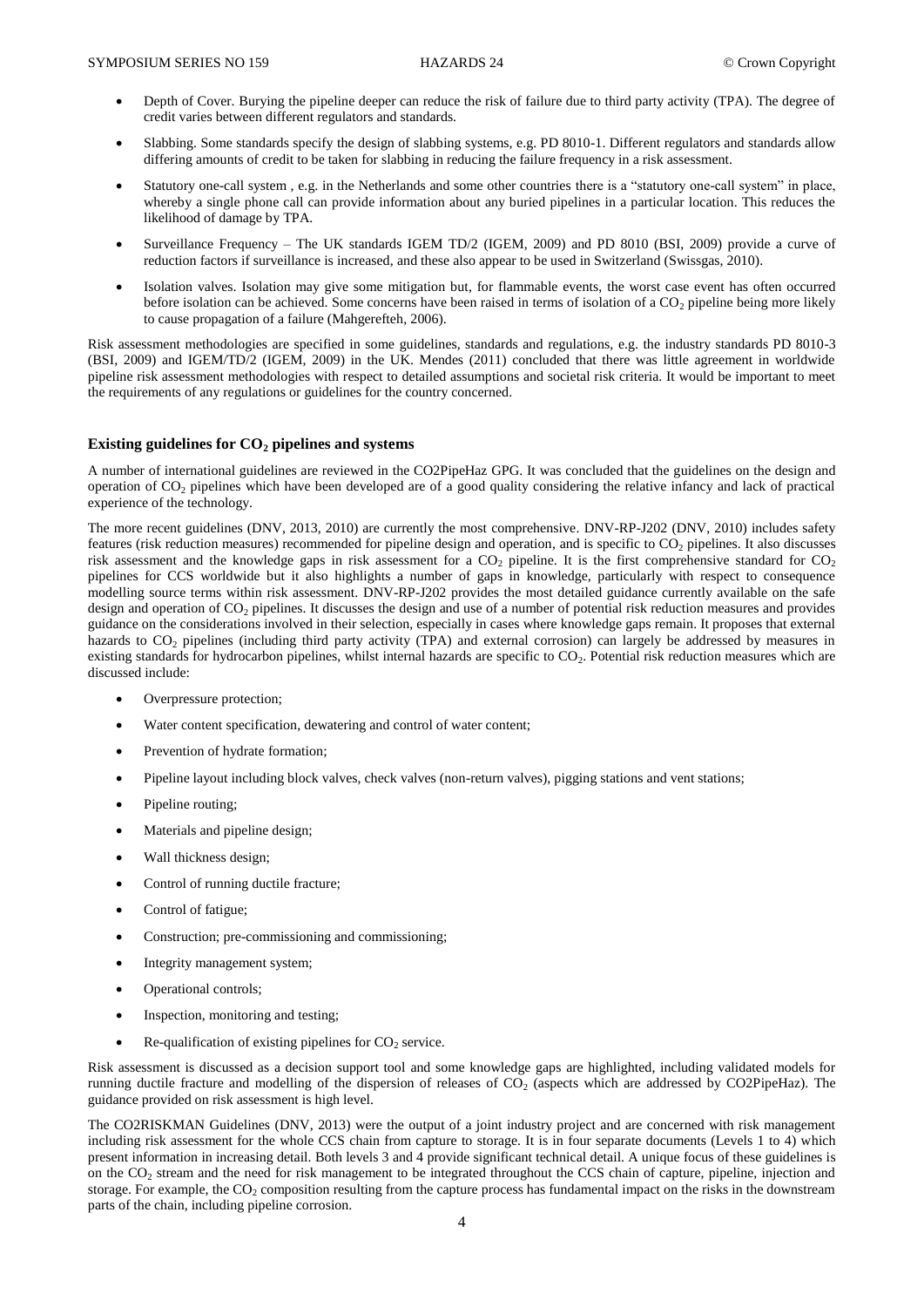Level 3 of the guidelines covers aspects which are generic to all parts of the CCS chain, including:

- Overview of major accident hazard management;
- CO<sub>2</sub> properties and behaviour;
- $\bullet$  CO<sub>2</sub> hazard management;
- $\bullet$  CO<sub>2</sub> generic hazards:
- Hazard identification;
- Generic bow-tie diagram.

Level 4 contains sections on both onshore and submarine (offshore) pipelines. Both sections cover:

- Hazard identification. Detailed checklists for CO<sub>2</sub> hazards, causes/failure modes, potential escalation and consequences to people, structures and environment;
- Scenario selection. The importance of considering topography and any features that could remove momentum from the release are highlighted;
- Frequency analysis (discussion of possible sources of data);
- Consequence analysis. Requirements are stated including the need for models to be fit for purpose, in very generic terms, without proposing specific solutions;
- Managing risk to an acceptable level. Considerable detail is provided in terms of CO<sub>2</sub>-specific checklists for inherent safety, likelihood reduction; consequence reduction; and prevention/control/mitigation of escalation;
- Chain integration (examples of pertinent considerations).

The guidelines appear to be particularly helpful and detailed in the identification of risk management features and strategies. In terms of risk assessment, they tend to identify the issues that need to be addressed without providing detailed help in how to address them. The need for CFD modelling, where appropriate, is highlighted.

Publications from the Energy Institute (EI, 2010a,b) provide additional detail in some areas. The guidelines on 'Good plant design and operation for onshore carbon capture installations and onshore pipelines' (EI, 2010a) gives recommendations for design and operation of capture plant and onshore pipelines. A key source of the guidance was the industrial gases sector, which has some relevance but often involves CO<sub>2</sub> at different conditions and at a different (smaller) scale of operation. One chapter is devoted to pipeline design and operation and provides information on a number of risk reduction measures.

The EI 'Technical guidance for hazard analysis for onshore carbon capture installations and onshore pipelines' (EI, 2010b) specifically addresses the risk assessment requirements for an onshore  $CO<sub>2</sub>$  pipeline. A companion document has subsequently been published covering offshore pipelines (EI, 2013). The guidance concentrates mainly on QRA using integral dispersion models although the need for CFD in some specific situations is mentioned briefly. Topics covered include:

- Failure scenarios;
- Pipeline failure rates (mostly based on data for non-CO<sub>2</sub> pipelines, with uncertainty for  $CO<sub>2</sub>$  pipelines raised due to the small current sample size);
- Use of integral models for consequence assessment, with DNV Phast used as an example:
- Development of source terms for models which are not designed for  $CO<sub>2</sub>$ .

Many of the guidelines reviewed highlight the lack of experimental data for model validation (and development).

## **Other recent work**

The following relevant work was published after the CO2PipeHaz GPG:

- Sensitivity testing of DNV Phast integral modelling (Gant, 2013):
	- i. Use of Gaussian Emulation Machine (GEM) to perform a global sensitivity analysis on Phast's dispersion model for simulating jet releases of dense-phase CO<sub>2</sub>. The parameters varied included the reservoir temperature and pressure, orifice size, wind speed, humidity, surface roughness and height of the release. The results produced by GEM showed in some cases that there were some interactions between model input parameters. The results also showed that for the range of conditions tested, as expected the orifice diameter has a far greater impact than any of the other parameters varied. The second-largest effect was from the release height, with a lower release height producing a plume that extends further, due to the reduction in air entrainment.
	- ii. Use of CFD software (ANSYS-CFX13) that uses a Lagrangian particle-tracking model to examine the effect of the solid  $CO<sub>2</sub>$  particle size on dispersion distance. It was found that the  $CO<sub>2</sub>$  particle size has a relatively minor effect in the scenarios considered.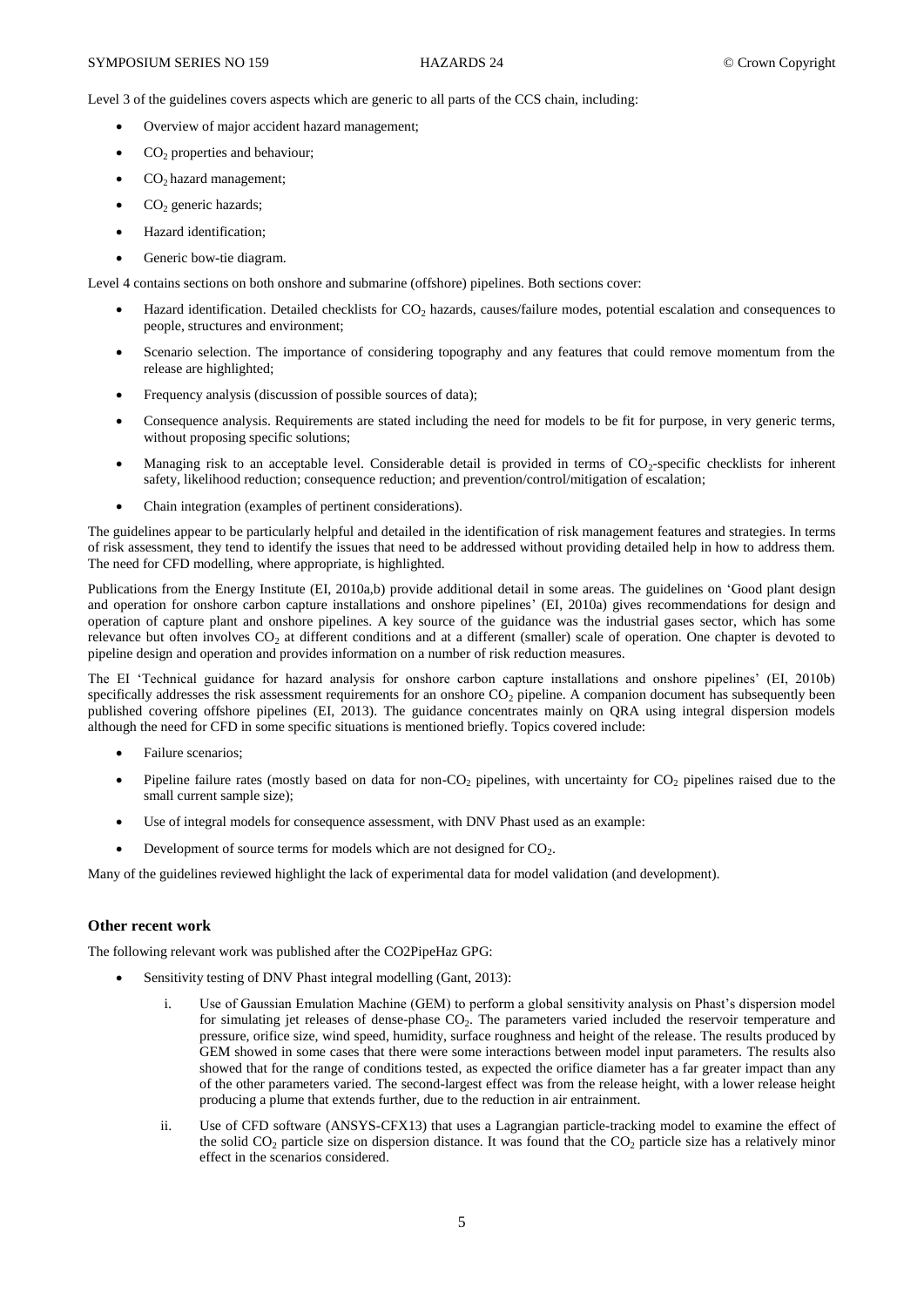- iii. Techniques for uncertainty analysis will be tested using realistic probabilities for wind speed, atmospheric stability etc. based on meteorological data. Further work may also look at model calibration, using experimental datasets.
- Hazard identification. Paltrinieri, (2014) describes two hazard identification (HAZID) approaches which are suitable for CO<sub>2</sub> pipelines. One is a top-town HAZID coupled with specific consideration of changes to standard technology introduced by CO<sub>2</sub> (Wilday, 2011). The second is the new HAZID technique, DyPASI (Dynamic Procedure for Atypical Scenarios Identification), and was used to identify CCS emerging risks and "atypical events" (accident scenarios deviating from normal expectations or worst case scenarios). A worked example was presented for a  $CO<sub>2</sub>$  capture plant but the principles are transferable to pipeline CO<sub>2</sub> transport. Suggestions are given as to the best HAZID approach in different situations.

## **New knowledge produced by CO2PipeHaz**

The CO2PipeHaz GPG gives an overview of the main contributions of the project and references sources of further information. These fall into three main areas as described below.

#### **Thermodynamic and physical properties models**

Impurities in the  $CO<sub>2</sub>$  influence the thermodynamic behaviour including the position of the two-phase region and hence the propensity for solid  $CO<sub>2</sub>$  to be formed. All of this is important in the calculation of outflow from a pipeline rupture, and the near-field source term for far-field dispersion modelling. These impurities may be substances such as  $CH_4$ ,  $N_2$ ,  $Ar$ ,  $H_2O$ ,  $SO_x$ ,  $H_2S$ ,  $CO$ , glycol etc., contained at varying concentrations, depending on the  $CO<sub>2</sub>$  source (i.e. coal-fired vs. natural gas-fired power plants vs. industrial processes vs. natural sources vs. hydrocarbon streams containing high  $CO<sub>2</sub>$ ) and technology employed (e.g. post combustion vs. oxyfuel vs. integrated gasification combined cycle (IGCC)) and whether the stream has been scrubbed prior to entering the pipeline.

A software package was developed to support the new models and calculations, to calculate properties such as density, compressibility, free energies (Helmholtz, Gibbs), heat capacities, enthalpy, entropy, diffusivity, Joule-Thomson coefficient, vapourliquid and liquid-liquid equilibria. The models incorporated in the software include a cubic equation of state (EoS) (Peng-Robinson) and higher order EoS based on the Statistical Associating Fluid Theory (SAFT and PC-SAFT). A database with binary interaction parameters was also developed. The new models have developed the state-of-the-art significantly, by providing a unified wellvalidated tool for the calculation of a range of properties of interest for chemical process design. Further details of work on thermodynamic modelling within CO2PipeHaz can be found in Diamantonis (2011, 2012, 2013).

#### **Improved detailed consequence modelling**

The project partners developed a suite of linking models to allow significant improvements in the accuracy of the consequence modelling for potential releases from  $CO<sub>2</sub>$  pipelines. The models make use of the improved thermodynamics modelling for impure  $CO<sub>2</sub>$  (see Section 5.1). The stages of the modelling comprise:

- Outflow modelling is required as an input to near-field dispersion modelling and as an input to estimation of the potential for propagating failure of a  $CO<sub>2</sub>$  pipeline. This includes the development of the Homogeneous Relaxation Model (HRM) (Martynov, 2014) to take into account delayed phase transition, a three-phase flow model to take into account solid formation due to expansion-induced cooling below the triple point, as well as linking of the HRM outflow model to Physical Properties Library data. The quality of the equation of state (EoS) employed has been found to have a profound impact on the reliability of the predicted outflow data. The outflow rate was found to be highly sensitive to the composition during the early stages of depressurisation, where the effect of the impurities on phase equilibrium has a significant impact on the outflow, which could influence the results of the far-field dispersion modelling. To model solid  $CO<sub>2</sub>$ , a three-phase flow model for predicting the transient outflow spanning the dense phase to below the triple point has been developed. Depending on the prevailing temperature and pressure, the model is capable of accounting for the solid, vapour and liquid phases, in isolation, in pairs or simultaneously. The choked flow conditions at the rupture plane are modelled through maximisation of the mass flux with respect to pressure, and solids mass fraction at the triple point (Martynov, 2013).
- Near-field dispersion modelling. A three-phase, accurate composite equation of state for the relevant temperature range, that can predict multi-phase conditions accurately post Mach-shock was developed and validated (Wareing, 2013), (Woolley, 2013). This provides accurate input conditions for far-field dispersion models that cannot accurately predict the supersonic shock and thermo-physical conditions in the near-field, and are relevant for use with both phenomenological/integral and CFD dispersion models. The near-field model accounts for three phases, the latent heat of fusion and accurate sub-triple-point-temperature behaviour. It produces far less solid than previous approaches (e.g. extending Peng-Robinson below the triple point), corresponding better with experiments carried out to validate some of these models. The particle tracking capability of the near-field model can be used to predict solid deposition, if present.
- Far-field dispersion modelling used computational fluid dynamics (CFD) and methods were developed to import realistic terrain data into the FLACS software. To model the behaviour of solid  $CO<sub>2</sub>$  particles formed in the near-field jet, a Lagrangian particle-tracking model for multiphase dispersion has been successfully implemented in FLACS. The model can predict the spatial and temporal evolution of the  $CO<sub>2</sub>$  concentration during pipeline release scenarios. The model takes into account the two-way coupling effects between the continuous gas-phase and the dispersed particle-phase, and also particle sublimation and deposition. The validation of both FLACS and CFX models against results from the small-scale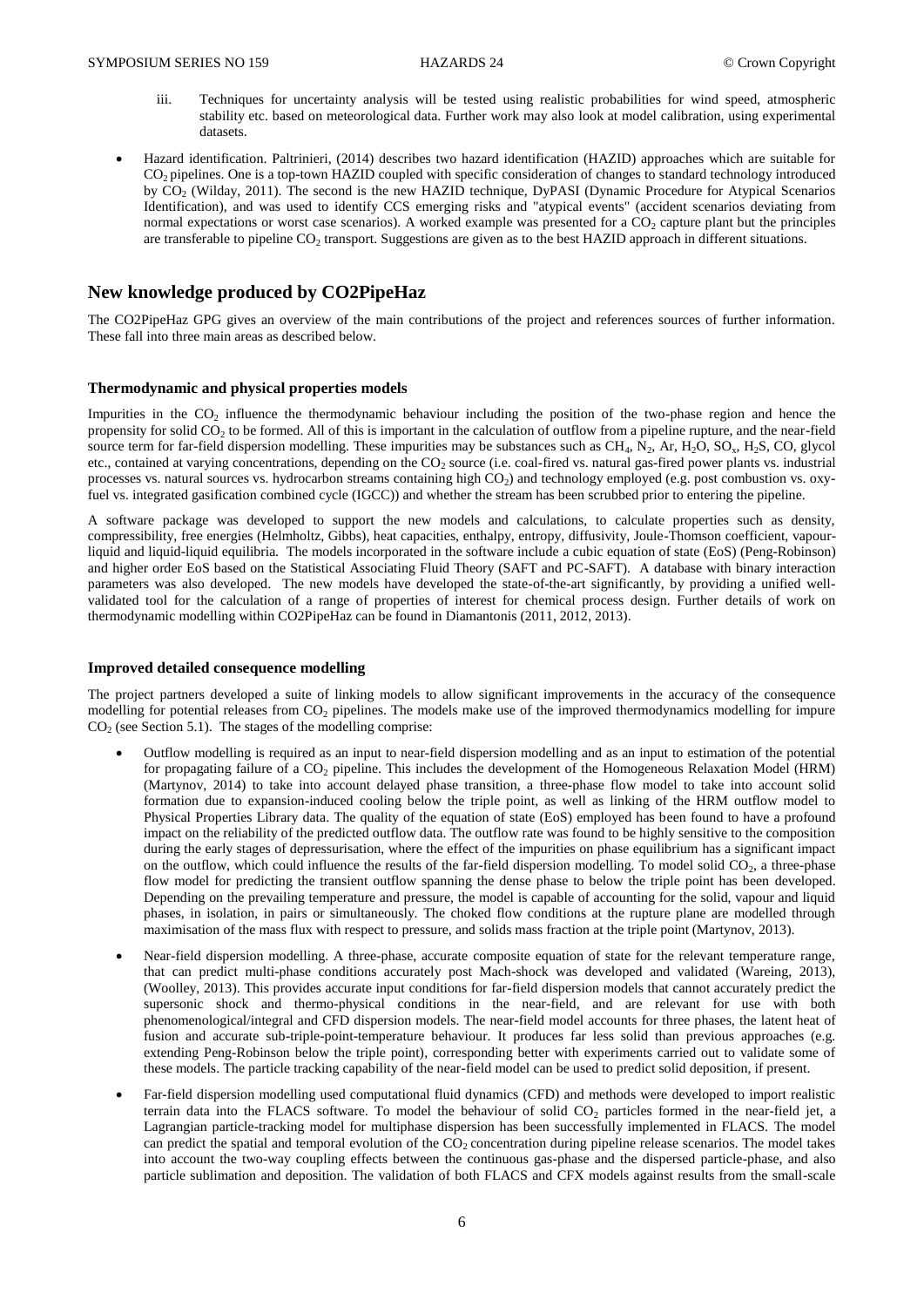experiments of INERIS and the large-scale experiments of DUT (see Section 5.3) was successfully carried out (Gant, 2014).

#### **Additional experimental data**

The CO2PipeHaz project added to the available experimental data for model development and validation:

- Three small- and mid-scale experimental programmes were carried out at INERIS as part of CO2PipeHaz. The small-scale (1 litre) experiments were to obtain characteristic points in the Mollier diagram for  $CO_2$ -impurities mixtures. The largerscale (2 m<sup>3</sup> vessel connected to a 50 mm inner diameter-max  $\times$  40 m long pipe) was to investigate the flow from a vessel and near-field dispersion. The third experimental programme, a 50 mm  $\times$  40 m long pipe, was set up to investigate the transient flowfield during the blow down of a portion of pipe (Woolley, 2012, 2013), (Gant, 2014).
- Complete blowdowns of dense phase CO<sub>2</sub> were performed by DUT in a 40 m long, 50 mm diameter pipe, either through a calibrated orifice or via a full bore section. Pure  $CO<sub>2</sub>$  was used in the experiments. Instrumentation included pressure and temperature measurements along the pipe, observation and instrumentation of the near-field plume and observation of the fluid behaviour inside the pipe, through a transparent section (Martynov, 2014).

#### **Decision support tools**

In addition to the CO2PipeHaz GPG, a number of other decision support tools were developed:

- A risk assessment methodology for CO<sub>2</sub> pipelines based on ARAMIS (Dupuis, 2013). ARAMIS is a risk assessment methodology developed for Seveso II sites and, as such, did not include pipelines within its scope. The ARAMIS methodology has been extended to pipelines. Much of the work was concerned with pipeline failure rate data which was identified as a key knowledge gap.
- Detailed guidance for integral consequence modelling of  $CO<sub>2</sub>$  pipelines and its use in QRA (McGillivray, 2014). This included CO<sub>2</sub> harm criteria, scenario selection including event tree, failure rates, source term and dispersion modelling, and a worked example.
- QRA incorporating topography. The topography local to a pipeline release can potentially be significant for  $CO<sub>2</sub>$  pipelines because a release gives rise to a cold, heavier than air gas cloud. Local topography, such as a valley, has potential to channel a  $CO<sub>2</sub>$  cloud towards populations, even when they are not located in the direction of the prevailing wind. QRA incorporating topography has in the past been considered infeasible because of the very large number of location-specific consequence modelling calculations which would be required. As part of CO2PipeHaz, Lisbona (2014) demonstrated that it can be feasible using simplified consequence models which incorporate topography. While such simplified consequence models have limitations in accuracy they are an area of development. Their use gives insight into QRA (using integral modelling) uncertainties resulting from topography.

#### **Remaining knowledge gaps**

Key knowledge gaps for risk assessment as a decision support tool are: failure rates for  $CO<sub>2</sub>$  pipelines and components, since there is as yet limited operating experience; and the modelling of sublimation of solid  $CO<sub>2</sub>$  which has been deposited. As discussed above, solid  $CO<sub>2</sub>$  which re-sublimes with low momentum may have potential for channeling due to topography and so might sometimes lead to dominant consequence scenarios. The behavior of solid  $CO<sub>2</sub>$  may also be important for emergency response planning.

## **Summary of good practice for decision support**

The following steps summarise a decision support process, using risk assessment and incorporating the results of the CO2PipeHaz project, for  $CO<sub>2</sub>$  pipelines.

- 1. Although  $CO_2$  is generally not regulated in terms of hazardous pipeline design and operation,  $CO_2$  still has major hazard potential. It is good practice to design and operate the pipeline as if relevant regulations are applied. This also serves to 'future-proof' the pipeline as it is possible that national and/or international regulation could follow as CCS projects become more prevalent worldwide.
- 2. Implement the requirements of local legislation and regulations regarding the pipeline, risk reduction measures and risk assessment methodologies and criteria as a minimum. (A brief review of typical requirements is given in Section 4.1).
- 3. Design using appropriate codes, but with due regard for the specific properties and hazards of  $CO<sub>2</sub>$ . This will imply providing a basic level of risk reduction as required by the codes, supplemented by guidelines specific to  $CO<sub>2</sub>$  pipelines such as DNV RP J202 (DNV, 2010), CO2RISKMAN (DNV, 2013) and/or EI (2010a). (See Section 4.2).
- 4. Carry out risk assessment of the pipeline for the purposes of:
	- a. Route selection;
	- b. Identification of any stretches of the pipeline with particularly high hazards and/or risks and/or uncertainty in the estimation of hazards and risks.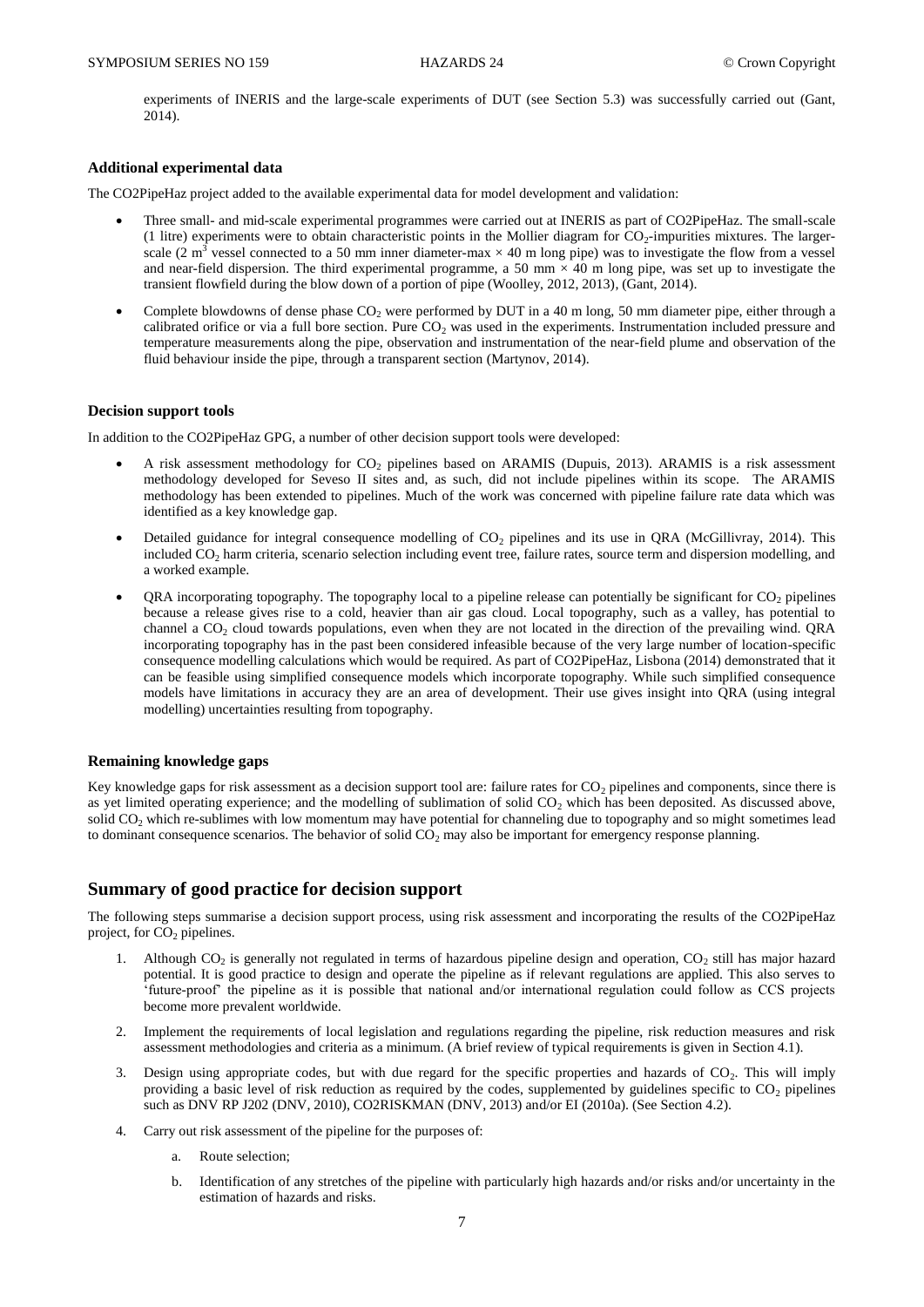See Section 2 in terms of the context of decision support. A starting point for the risk assessment would be QRA incorporating integral modelling or the simpler ARAMIS approach (Section 5.4).

- 5. There may be the need for multiple separate risk assessments at different stages of the design process and to re-validate operation. The scope of the specific risk assessment should be determined (see Sections 2 and 5).
- 6. For such stretches with high hazard/ risk/ uncertainty, carry out additional studies as appropriate, e.g.:
	- a. QRA using integral modelling if risk assessment has so far been only by a screening methodology (see Section 5.4);
	- b. Specific hazard and/or risk assessment taking account of topography (Section 5.4) or other local conditions in areas of high hazard or risk. This could include the full CO2PipeHaz consequence modelling methodology (Section 5.2) to obtain the current state-of-the-art analysis.
- 7. For areas where high hazard/risk remains, consider further risk reduction to reduce the risk 'as low as reasonably practicable' (ALARP) (See section 3).
- 8. Periodically review the pipeline, risk assessment and ALARP position, for example to take account of new developments close to the pipeline.

## **Conclusions**

There is a range of requirements for decision support during the design and operation of  $CO<sub>2</sub>$  pipelines.

A considerable body of guidance, including guidelines, industry standards and legislation, exists worldwide and provides decision support for hazardous pipelines. This includes required and potential risk reduction measures; and requirements for risk assessment, risk criteria and the need or otherwise for further risk reduction. In most cases  $CO<sub>2</sub>$  is not currently in scope of this body of guidance, but most of the principles are applicable to all but very specific hazards from  $CO<sub>2</sub>$ . The available guidelines contain areas of commonality and some areas of difference, partly reflecting differences in scope. There is little agreement worldwide on criteria relating to societal risk, nor on the detailed assumptions to be included in any pipeline risk assessment.

Guidelines on the design and operation of  $CO<sub>2</sub>$  pipelines have been developed and are of a good quality considering the relative infancy and lack of practical experience of the technology. The more recent guidelines (DNV, 2013, 2010) are currently the most comprehensive and those from the Energy Institute (2010a,b, 2013) provide additional detail in some areas. Guidelines on major accident risk management including possible risk reduction measures and strategies are covered in some detail by the DNV (2013) CO2RISKMAN guidelines.

Guidelines on the details of carrying out risk assessment for  $CO<sub>2</sub>$  pipelines are less available. The DNV (2013, 2010) guidance is very high level and goal-setting on these matters. EI (2010b) provides more details, with worked examples, for modelling  $CO<sub>2</sub>$ releases from onshore pipelines and EI (2013) does the same for offshore pipelines. These mainly use DNV Phast and guidance on the use of CFD or other models is not covered in any detail. Many of the guidelines reviewed highlight the lack of experimental data for model validation (and for model development).

The CO2PipeHaz project has extended guidance on good practice for decision support for  $CO<sub>2</sub>$  pipelines in a number of areas:

- An outline summary has been produced which suggests the most appropriate source of guidance for different aspects of decision support, including risk assessment.
- An event tree has been defined together with outline guidance on the types of risk assessment which will be appropriate for difference branches of the event tree.
- Detailed guidance has been produced on the use of integral modelling for QRA of CO<sub>2</sub> pipelines.
- $\bullet$  Detailed guidance has been produced on how local topography can be incorporated into ORA of CO<sub>2</sub> pipelines.
- Improvements have been made to outflow modelling. This can be used as an input to source terms for CFD or integral modelling and as an input to estimation of the potential for propagating failure of a  $CO<sub>2</sub>$  pipeline.
- Detailed source term/near field dispersion models have been developed for releases from  $CO<sub>2</sub>$  pipelines.
- A software tool has been developed which allows thermodynamic modelling and estimation of physical properties for  $CO<sub>2</sub>$ pipelines which contain impure  $CO<sub>2</sub>$ .
- New experimental datasets have been produced which extend the range of data available for the development and validation of models. Use has been made of the new data for model development and validation within the CO2PipeHaz project.

There are remaining knowledge gaps in terms of risk assessment, in particular:

- The formation of solid  $CO<sub>2</sub>$  deposits and modelling of their sublimation rates;
- Failure rates, which will require substantial future operating experience to confirm;

The CO2PipeHaz GPG provide a road map identifying the most relevant sources of guidelines including general guidelines for hazardous pipelines, existing guidelines for  $CO_2$  installations and pipelines, and new knowledge produced by CO2PipeHaz.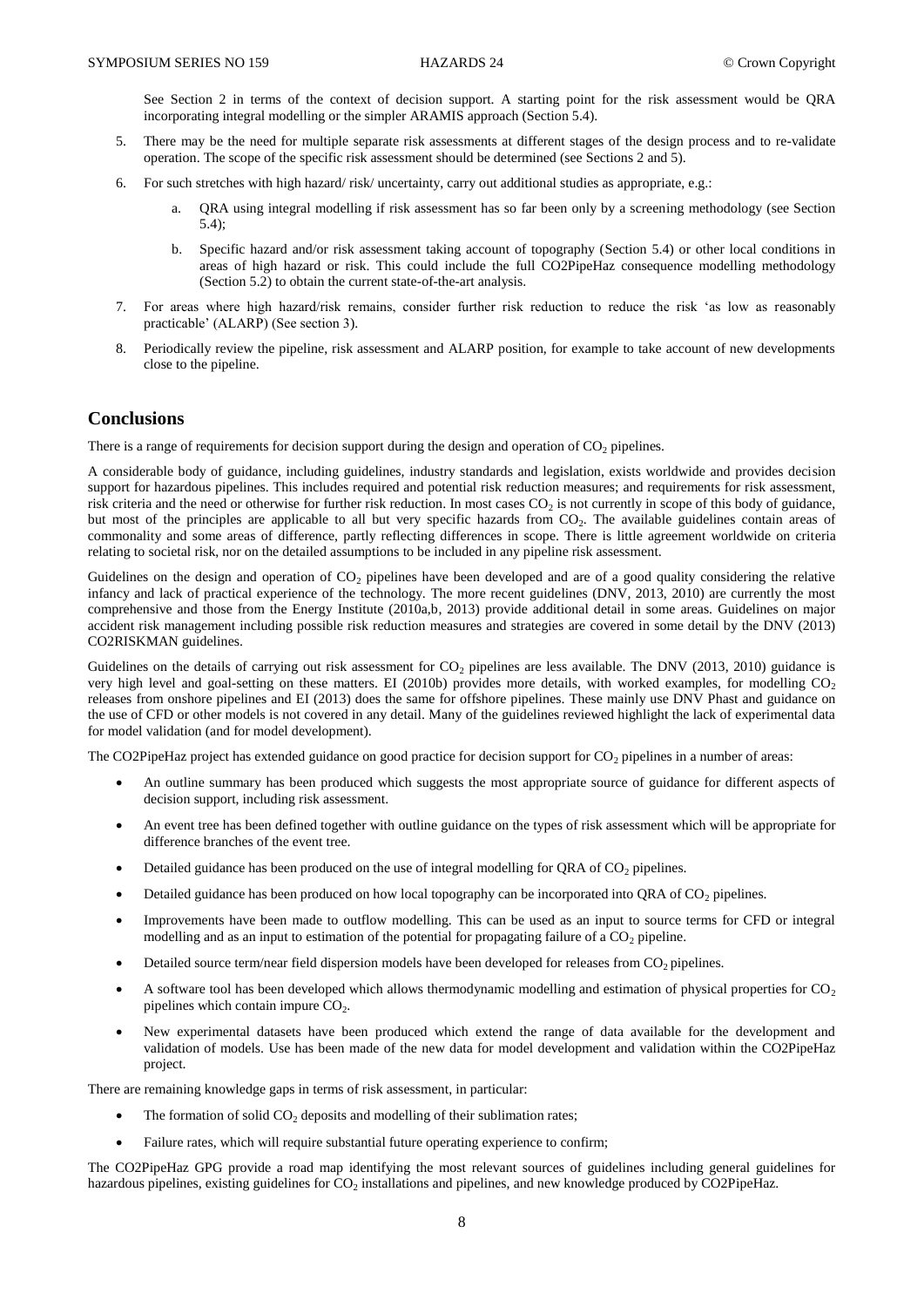There are significant uncertainties in integral consequence modelling compared with numerical modelling. This is mainly due to the thermodynamic equations of state used, especially for mixtures; all CCS uses impure  $CO<sub>2</sub>$ .

Whilst integral modelling could be used for screening and sensitivity analysis, where there are potentially heightened hazards/risks in particular sections of the pipeline, or if a particular risk issue has been identified, specific runs should be carried out using more detailed modelling or the full CO2PipeHaz methodology. The methodology developed by CO2PipeHaz, including numerical outflow calculations and CFD for near-field and far-field dispersion, is the most accurate consequence modelling approach currently available. It should be used for any parts of the pipeline with critical hazard ranges and/or risk. Simpler methods, which are much faster to run, should be used to identify potentially critical parts of a pipeline and to carry out sensitivity analysis.

### **References**

BSI, 2004, Code of practice for pipelines — Part 1: Steel pipelines on land, PD 8010:1, 2004

BSI, 2009, Code of practice for pipelines – Part 3: Steel pipelines on land – Guide to the application of pipeline risk assessment to proposed developments in the vicinity of major accident hazard pipelines containing flammables, PD 8010:3, 2009

Diamantonis, N., Economou, I.G., 2011, Evaluation of Statistical Associating Fluid Theory (SAFT) and Perturbed Chain-SAFT Equations of State for the Calculation of Thermodynamic Derivative Properties of Fluids Related to Carbon Capture and Sequestration, Energy & Fuels, 25(7), 3334 – 3343.

Diamantonis, N., Economou, I.G., 2012, Modeling the Phase Equilibria of H2O – CO2 Mixture with PC-SAFT and tPC-PSAFT Equations of State", Molec. Phys., 110(11-12), 1205 – 1212.

Diamantonis, N. I., Boulougouris, G. C., Mansoor, E., Tsangaris D. M., Economou, I. G., 2013, Evaluation of Cubic, SAFT, and PC-SAFT Equations of State for the Vapor–Liquid Equilibrium Modeling of CO2 Mixtures with Other Gases, Industrial & Engineering Chemistry Research, 52 (10), 3933-3942

DNV, 2010, Design and Operation of CO2 Pipelines, Recommended Practice DNV-RP-J202, April 2010. http://www.dnv.com/industry/energy/segments/carbon\_capture\_storage/recommended\_practice\_guidelines/ (accessed 15/2/13)

DNV, 2013, CO2RISKMAN Guidance on CCS CO2 Safety and Environment Major Accident Hazard Risk Management, January 2013, (accessed 15/2/13),

http://www.dnv.com/industry/energy/segments/carbon\_capture\_storage/recommended\_practice\_guidelines/

Dupuis C, (2013), Risk assessment methodology based on ARAMIS, CO2PipeHaz deliverable 3.2, April 2013 (available from INERIS, Verneuil-en-Halatte, France)

EI, 2010a, Good Plant design and operation for onshore carbon capture installations and onshore pipelines, A recommended Practice Guidance document, First edition, Energy Institute, September 2010.

EI, 2010b, Technical Guidance on hazard analysis for onshore carbon capture installations and onshore pipelines, A Guidance Document, 1st Edition, Energy Institute, September 2010.

EI, 2013, Research report: Hazard analysis for offshore carbon capture platforms and offshore pipelines, Energy Institute, September 2013, [http://www.energypublishing.org/publication/ei-technical-publications/carbon-capture-and-storage/research-report-hazard](http://www.energypublishing.org/publication/ei-technical-publications/carbon-capture-and-storage/research-report-hazard-analysis-for-offshore-carbon-capture-platforms-and-offshore-pipelines)[analysis-for-offshore-carbon-capture-platforms-and-offshore-pipelines](http://www.energypublishing.org/publication/ei-technical-publications/carbon-capture-and-storage/research-report-hazard-analysis-for-offshore-carbon-capture-platforms-and-offshore-pipelines) (accessed 31/12/13)

Gant, S. E., Kelsey, A.., McNally, K., Witlox, H., Bilio, M., 2013, Sensitivity Analysis of Dispersion Models for Jet Releases of Dense-Phase Carbon Dioxide, Chemical Engineering Transactions (CET) Vol 31, ISBN 978-88-95608-22-8.

Gant, S.E., Narasimhamurthy, V.D, Skjold, T., Jamois, D., Proust, C., 2014, Evaluation of Multi-Phase Dispersion Models for Application to Carbon Capture and Storage, In preparation

HSE, 2011, PADHI, HSE's land use planning methodology, May 2011, [http://www.hse.gov.uk/ landuseplanning/padhi.pdf,](http://www.hse.gov.uk/%20landuseplanning/padhi.pdf) accessed 10/1/14

IGEM, 2008, Steel pipelines and associated installations for high pressure gas transmission, IGEM/TD/1, Institution of Gas Engineers and Managers, 2008.

IGEM, 2009, Application of pipeline risk assessment to proposed developments in the vicinity of high pressure Natural Gas Pipelines, IGEM/TD/2, Institution of Gas Engineers and Managers, 2009.

Lisbona, D., McGillivray, A., Saw, J. L., Gant, S., Bilio, M., Wardman, M, 2014, Risk assessment methodology for high pressure CO2 pipelines incorporating topography, PSEP, 92, 27-35

Mahgerefteh H and Atti O, (2006), Modeling Low-Temperature–Induced Failure of Pressurized Pipelines, AIChE Journal, March 2006 Vol. 52, No. 3, 1248-1256

Martynov, S., Brown, S., and Mahgerefteh, H., 2013, An Extended Peng-Robinson Equation of State for Carbon Dioxide Solid-Vapour Equilibrium. Greenhouse Gas Sci. Technol., vol. 3, 136-147.

Martynov, S., Brown, S., Mahgerefteh, H., Sundara, V., Chen, S., Zhang, Y., 2014, Modelling three-phase releases of carbon dioxide from high-pressure pipelines, PSEP, 92, 36-46

McGillivray, A., Saw, J. L., Lisbona, D., Wardman, M., Bilio, M., 2014, A risk assessment methodology for high pressure CO2 pipelines using integral consequence modelling, PSEP, 92, 17-26